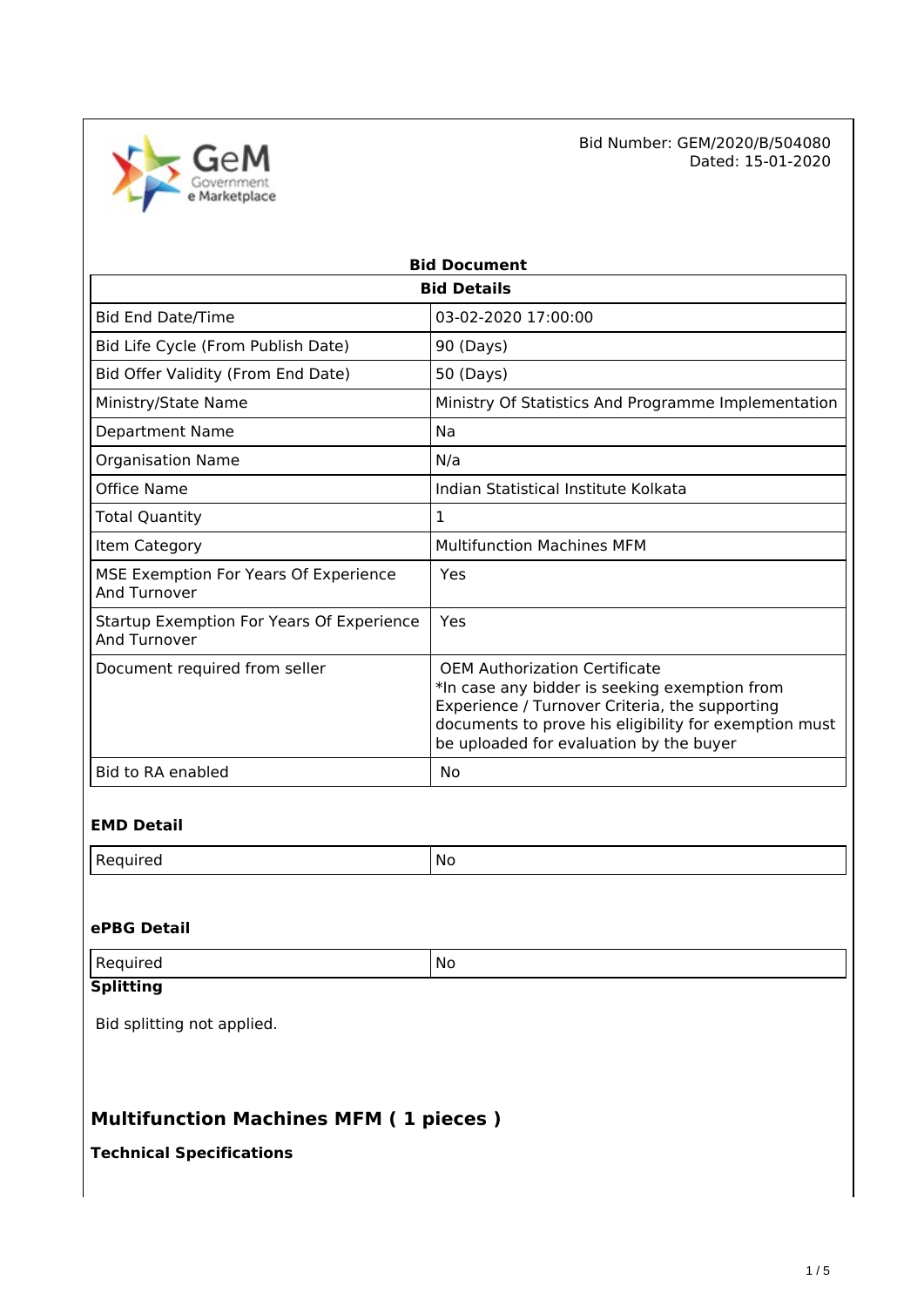## [\\* As per GeM Category Specification](https://bidplus.gem.gov.in/bidding/bid/showCatalogue/-WLa4w96vB64apOff3FhM16t8pN6pNpbyBVRN7VhJ20)

| <b>Specification</b> | <b>Specification Name</b>                                                              | <b>Values</b>                | <b>Bid Requirement</b><br>(Allowed Values)                                                                                                                       |
|----------------------|----------------------------------------------------------------------------------------|------------------------------|------------------------------------------------------------------------------------------------------------------------------------------------------------------|
| Ungrouped            | <b>Print Technology</b>                                                                | Laser                        | Laser                                                                                                                                                            |
|                      | <b>Type of Machine</b>                                                                 | <b>Multifunction Machine</b> | <b>Multifunction Machine</b>                                                                                                                                     |
|                      | <b>Type of Printing</b>                                                                | Mono                         | Mono, Colour                                                                                                                                                     |
|                      | Cartridge<br><b>Technology</b>                                                         | Composite Cartridge          | Composite Cartridge,<br>Separate Drum and<br>Toner (Mono<br>Component), Separate<br>Drum and Toner (Dual<br>Component) Or higher                                 |
|                      | Developer Unit                                                                         | No                           | $\ast$                                                                                                                                                           |
|                      | <b>Platen/Flatbed Size</b>                                                             | A <sub>4</sub>               | A4, A3, Legal Or higher                                                                                                                                          |
|                      | <b>Paper Size</b><br>(Original/Image)                                                  | Legal/Legal                  | Legal/Legal                                                                                                                                                      |
|                      | <b>RAM size (MB)</b>                                                                   | 512                          | 128, 256, 512, 1024,<br>2048, 4096, 6144,<br>3072, 320, 768, 1536,<br>1500, 758, 1250, 2560,<br>7168, 5120, 8192,<br>16384, 2816, 4000,<br>2000, 10240 Or higher |
|                      | <b>Hard Disk</b><br>Capacity(GB)                                                       | $\mathbf 0$                  | $\ast$                                                                                                                                                           |
|                      | <b>Minimum Speed per</b><br>Minute as per<br>ISO/IEC 24734 in A4<br><b>Size-Mono</b>   | 38                           | 38, 40, 43, 45, 46, 47,<br>50, 52, 55, 60, 61, 65,<br>70, 71, 75, 80, 90, 95,<br>100, 105, 110, 51, 56,<br>41, 120, 130, 160, 57,<br>85, 81 Or higher            |
|                      | <b>Minimum Speed per</b><br>Minute as per<br>ISO/IEC 24734 in A4<br><b>Size-Colour</b> | 0                            | $\ast$                                                                                                                                                           |
|                      | Minimum Speed per<br>Minute as per ISO/IEC<br>24734 in A3 Size-Mono                    | $\mathbf 0$                  | $\ast$                                                                                                                                                           |
|                      | Minimum Speed per<br>Minute as per ISO/IEC<br>24734 in A3 Size-<br>Colour              | $\mathbf 0$                  | $\ast$                                                                                                                                                           |
|                      | <b>Scanning Feature</b><br><b>Availability</b>                                         | Yes                          | Yes Or higher                                                                                                                                                    |
|                      | <b>Duplexing Feature</b><br><b>Availability</b>                                        | Yes                          | Yes Or higher                                                                                                                                                    |
|                      | <b>Faxing Feature</b><br><b>Availability</b>                                           | Yes                          | Yes, No Or higher                                                                                                                                                |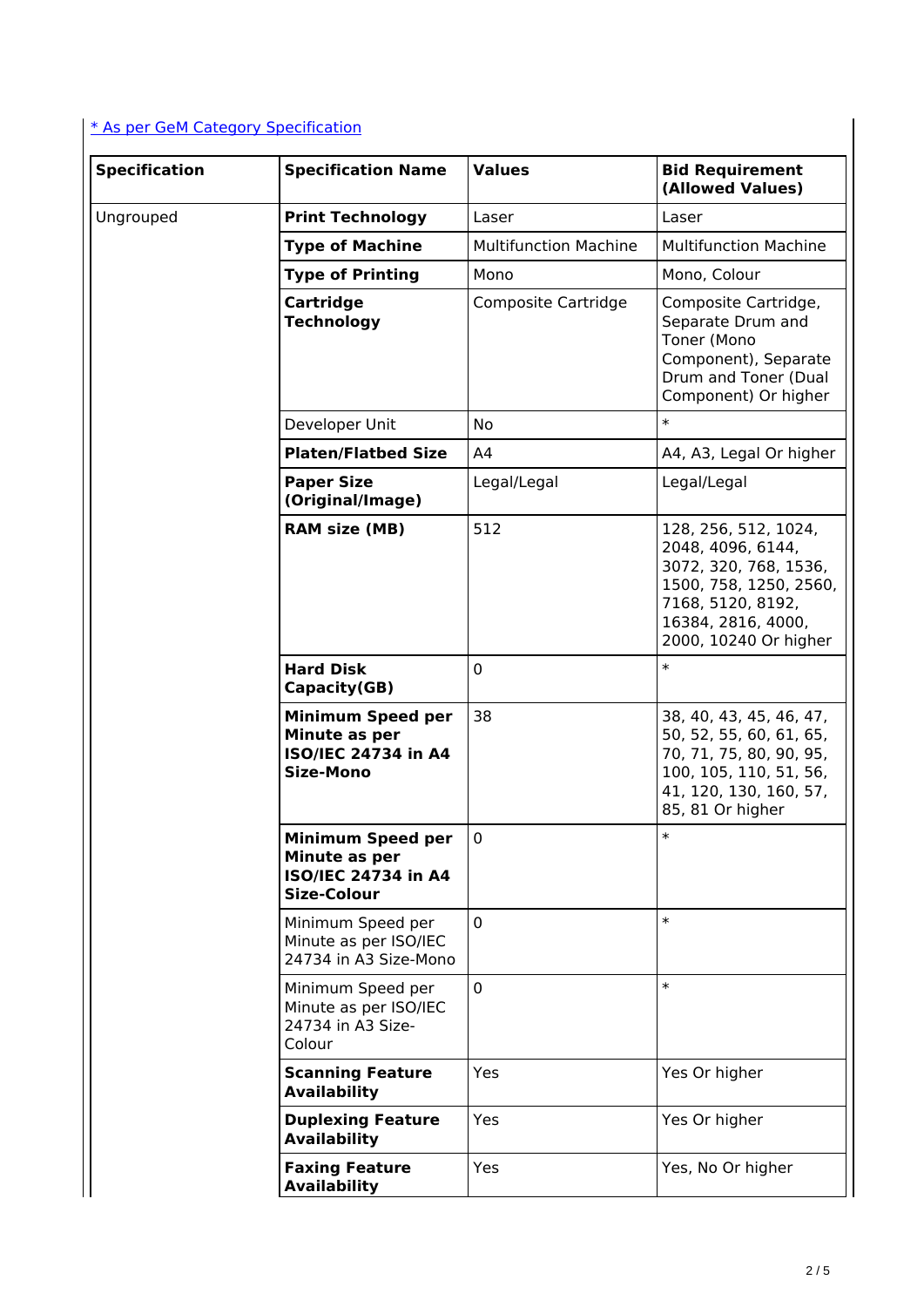| Speed of Fax, If Fax<br>Feature is available                                                                                                         | 33.6 kbps                | $\ast$                  |
|------------------------------------------------------------------------------------------------------------------------------------------------------|--------------------------|-------------------------|
| <b>Networking Feature</b><br><b>Availability</b>                                                                                                     | Yes                      | Yes Or higher           |
| If yes, Type of Network<br>Interface                                                                                                                 | Ethernet 10/100/1000     | $\ast$                  |
| <b>Wi-Fi Availability</b>                                                                                                                            | Yes<br>Yes, No Or higher |                         |
| If yes, Wi-Fi Type                                                                                                                                   | Wi fi 802.11 b/g/n       | $\ast$                  |
| <b>Original Document</b><br><b>Feeder Type</b>                                                                                                       | DADF/RADF                | DADF/RADF Or higher     |
| <b>Feeder Capacity</b><br>(Number)                                                                                                                   | 50                       | $\ast$                  |
| <b>Number of Main</b><br><b>Paper Tray</b>                                                                                                           | 1                        | 1, 2, 3, 4, 5 Or higher |
| Each Main Paper Tray<br>Capacity (Number)                                                                                                            | 250                      | $\ast$                  |
| <b>Bypass Facility</b>                                                                                                                               | Yes                      | Yes, No Or higher       |
| If Yes, Bypass Tray<br>Capacity                                                                                                                      | 100                      | $\ast$                  |
| Yield of the<br>cartridge/Ink Tank/Ink<br>Pack supplied with<br>Machine as per ISO/IEC:<br>19798/2007(E) for<br>Cyan colour (Number of<br>prints)    | 0                        | $\ast$                  |
| Yield of the<br>cartridge/Ink Tank/Ink<br>Pack supplied with<br>Machine as per ISO/IEC:<br>19798/2007(E) for<br>Yellow colour (Number<br>of prints)  | 0                        | $\ast$                  |
| Yield of the<br>cartridge/Ink Tank/Ink<br>Pack supplied with<br>Machine as per ISO/IEC:<br>19798/2007(E) for<br>Magenta colour<br>(Number of prints) | 0                        | $\ast$                  |
| Yield of the<br>cartridge/Ink Tank/Ink<br>Pack supplied with<br>Machine as per ISO/IEC:<br>19752/2004(E) for<br>Black (Number of<br>prints)          | 3100                     | $\ast$                  |
| Life of Drum in terms of<br>number of Prints in                                                                                                      | $\mathbf{0}$             | $\ast$                  |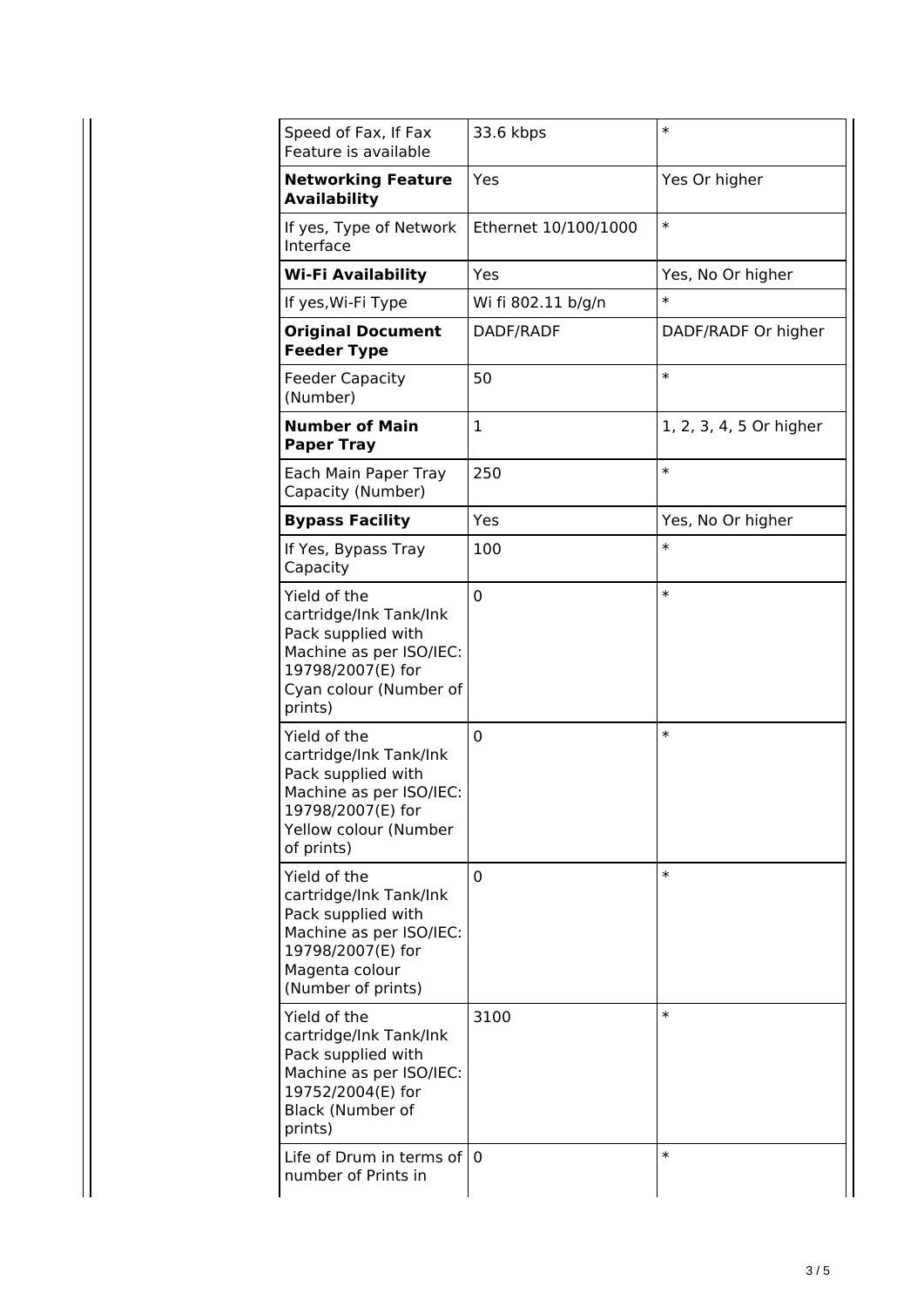| Minimum Operating                                                                                                                             | 10           | $\ast$ |
|-----------------------------------------------------------------------------------------------------------------------------------------------|--------------|--------|
| $\mathsf{C}$                                                                                                                                  |              |        |
| $\mathsf{C}$<br><b>Maximum Operating</b><br>Temperature (Degree                                                                               | 32           | $\ast$ |
| Prints/month)<br>Minimum Operating<br>Temperature (Degree                                                                                     | 15           | $\ast$ |
| (Number of Prints)<br>Duty Cycle (No of                                                                                                       | 80000        | $\ast$ |
| Life of Drum in terms of<br>number of Prints in<br>case of Separate Drum<br>and Toner cartridge<br>technology - Black                         | $\mathbf 0$  | $\ast$ |
| Life of Drum in terms of<br>number of Prints in<br>case of Separate Drum<br>and Toner cartridge<br>technology - Magenta<br>(Number of Prints) | $\mathbf{0}$ | $\ast$ |
| Life of Drum in terms of<br>number of Prints in<br>case of Separate Drum<br>and Toner cartridge<br>technology - Yellow<br>(Number of Prints)  | $\Omega$     | $\ast$ |
| case of Separate Drum<br>and Toner cartridge<br>technology - Cyan<br>(Number of Prints)                                                       |              |        |

\* Specifications highlighted in bold are the Golden Parameters.

 \* Bidders may note that In respect of non-golden Parameters, the specifications 'Values' chosen by Buyer will generally be preferred over 'Bid requirement ( allowed Values) by the Buyer.